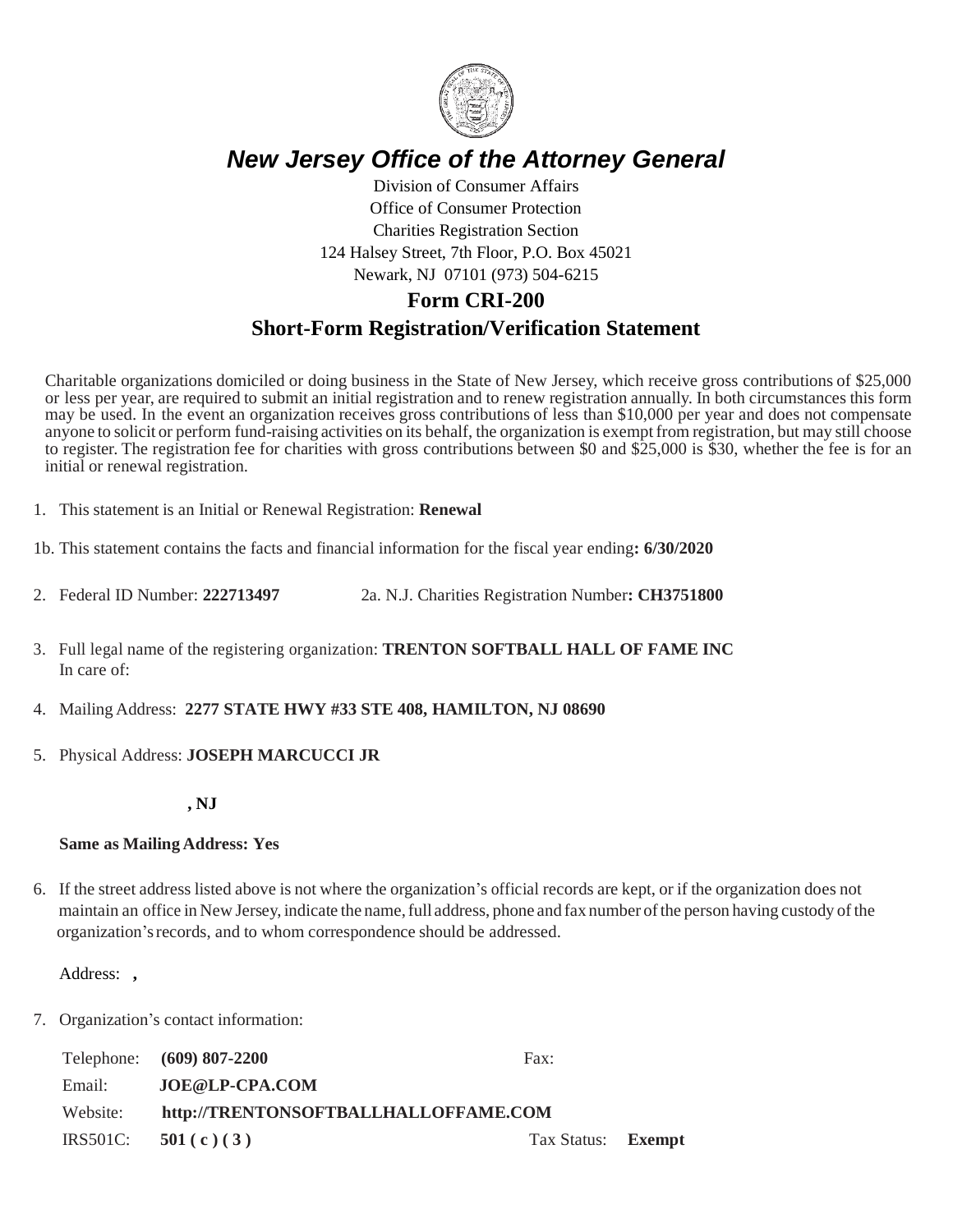D.B.A.:

 IRS Ruling Year: **2013** Date of Entity Formation: **06/2013** NTEE Code: Charity type: **Sports** State Entity: **NJ** Type of Entity: **Nonprofit corporation**

OLD D.B.A.:

Charity Formerly Known As:

Old Corporate Name:

8. a) Were all of the organization's functions, including fund-raising, conducted by volunteers, members, officers or persons who are not compensated for soliciting contributions? **Yes**

b) Is the organization a fraternal, patriotic, social or alumni organization, historical society or similar organization organized under the provisions of Title 15 of the New Jersey. Revised Statutes or Title 15A of the New Jersey Statutes, and solicitation of contributions is confined to the organization's membership and performed by members of the organization? **No**

c) Does the organization solicit on behalf of a specified individual, and are all contributions, without any deductions what so ever, turned over to this beneficiary? **No**

d) Is the organization a local post, camp, chapter or similarly designated element or county unit, of a bona fide veterans' organization which issues charters to the local elements throughout New Jersey or to any veterans' organization chartered under federal law or a service foundation of such an organization recognized in the organization's by-laws? **No**

e) Is the organization a private foundation that raised less than \$25,000 in public contributions? **No**

9. Is the organization a chapter or local unit of a parent organization? **No**

 Parent Charity Name NJ Charity # of the Parent Organization

- 10. If not tax exempt, has the organization made application to the IRS? **No**
- 11. Has the organization's IRS tax-exempt status been revoked, changed or refused by the IRS during the fiscal year end being reported? **No**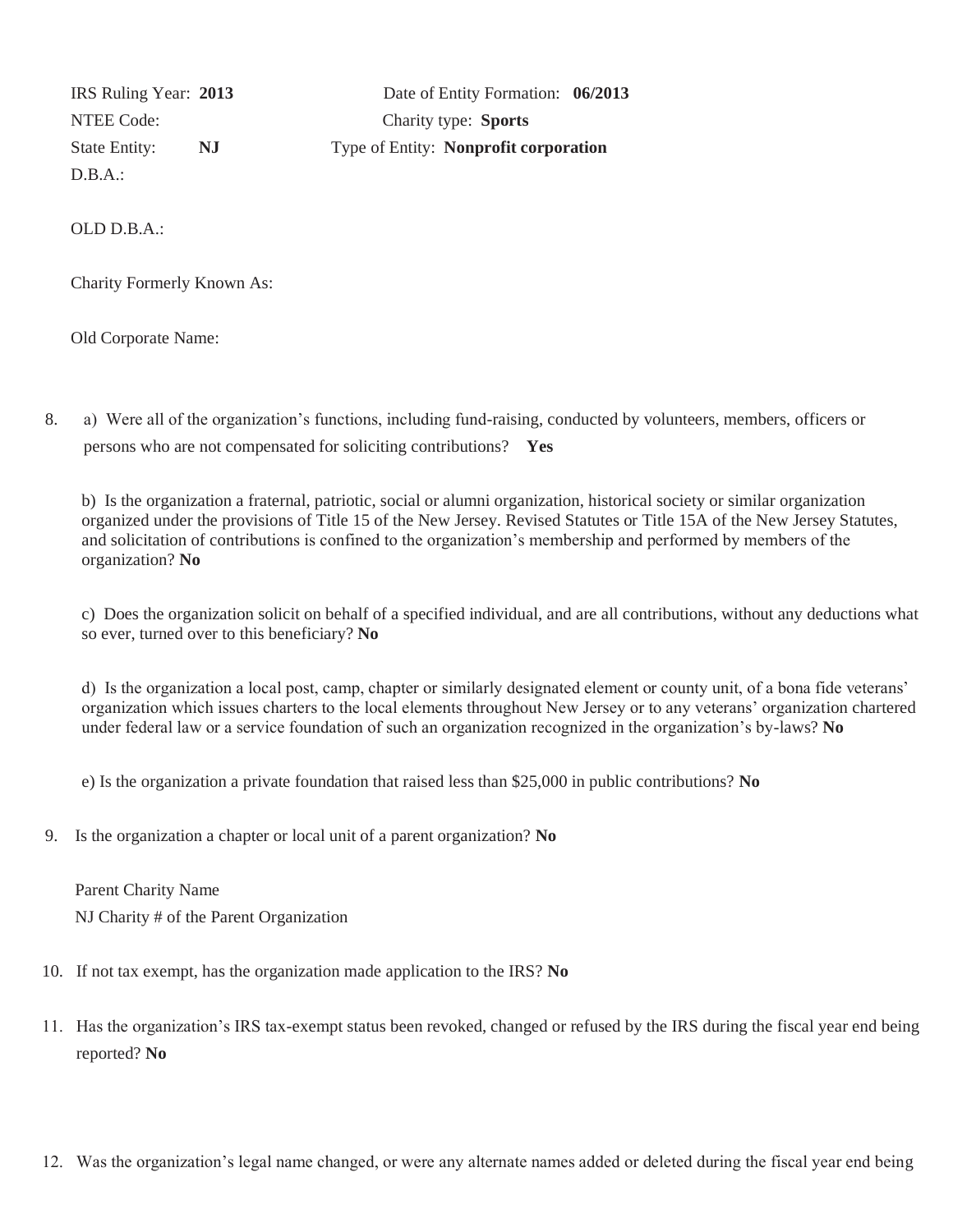#### reported? **No**

 13. Have there been changes in the organization's name, address, Internal Revenue Service (I.R.S.) status, etc. since the date of your last reporting? **No**

 14. What is the charitable purpose or purposes for which the organization was formed: **To provide local athletes with a scholarship for financial assistance towards a college education.**

 14a. Does the organization solicit or intend to solicit contributions from the general public in the State of New Jersey (including through the sale of merchandise)? **No**

If "Yes," explain the purpose for which solicited funds are being raised:

14b. Does the organization solicit funds under any other name(s)? **No**

If "Yes," please attach to this registration a list of all other names used.

- 15. Does the organization have any offices in New Jersey in addition to the ones listed above?  **No**
- 16. Has the organization used a commercial co-venture? **No**

16a. Please describe the purpose for which the funds are being raised.

16b. Please enter the names of all PFR's and Commercial co-ventures.

| <b>PFR OR Conventure</b> | <b>Business Name</b> |
|--------------------------|----------------------|
|                          |                      |

 17. Does the organization register or solicit in other states? No States:

| <b>State</b> |  |
|--------------|--|
|              |  |

- 17a. Has the organization ever been enjoined in any jurisdiction from soliciting contributions or has it been found to have engaged in unlawful practices in the solicitation of contributions or the administration of charitable assets? No
- 17b. Has the organization's charity registration been denied, suspended or revoked by any jurisdiction or state? No
- 17c. Has the organization voluntarily entered into an assurance of voluntary compliance agreement or any similar order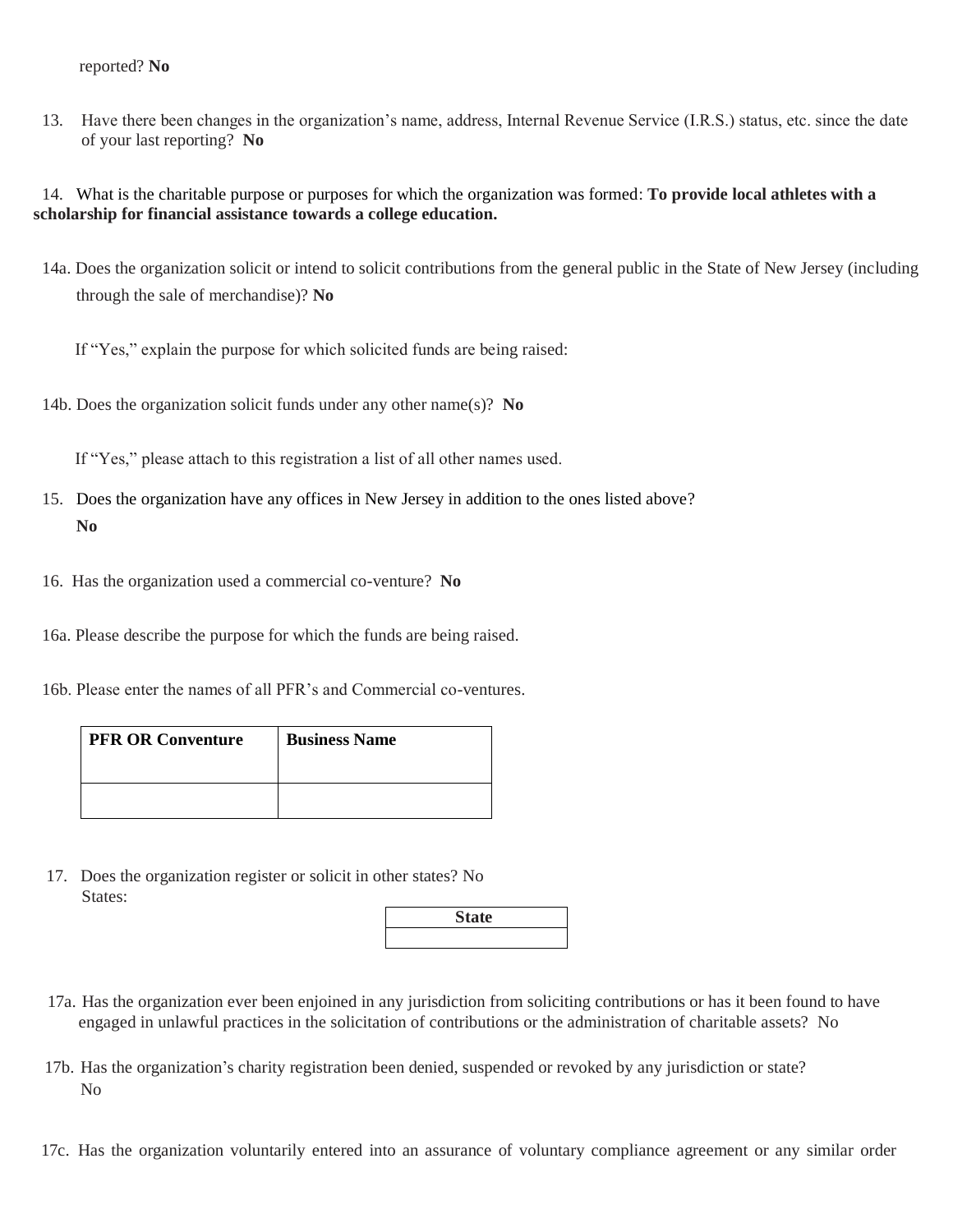or legal agreement with any jurisdiction, state or federal agency or officer? No

Enter the name, title, street address, telephone number and salary of each officer, director and trustee.

| Name             | <b>Business Address</b>      | Telephone<br>Number   | Title            | Salary |
|------------------|------------------------------|-----------------------|------------------|--------|
| Jerry D'Angelo   | 2277 State Highway #33 Suite | $(609) 807 -$<br>2200 | President        | \$0.00 |
| Ed Fedorko       | 2277 State Highway #33 Suite | $(609) 807 -$<br>2200 | Vice President   | \$0.00 |
| Joseph Marcucci  | 2277 State Highway #33 Suite | $(609) 807 -$<br>2200 | <b>Treasurer</b> | \$0.00 |
| John Zappley Jr. | 2277 State Highway #33 Suite | $(609) 807 -$<br>2200 | Secretary        | \$0.00 |

18. Do you have any compensated employees? **No**

#### **Five most-highly compensated employees in the organization**

| $- - - -$ | ,,,,<br>Title | . troot<br>ress<br>91.I | $- - -$<br>_____<br>_____ | $- - -$<br>уятат |
|-----------|---------------|-------------------------|---------------------------|------------------|
|           |               |                         |                           |                  |

19. Has any person listed in the response to question 16 been adjudged liable in any administrative or civil action, or been convicted in a criminal action involving theft, fraud or deceptive business practices? **No**

### **CRI-200 Short-Form Registration Verification Financial**

### **Statement**

### **A. Revenue**

Line A1. Contributions & Donations: Includes but is not limited to individual and corporate contributions, donations, legacies, bequests and gross receipts from fundraising:

| Alb. Gross Indirect Public Support (including donations from other charities).\$0.00 |  |
|--------------------------------------------------------------------------------------|--|
|                                                                                      |  |
|                                                                                      |  |